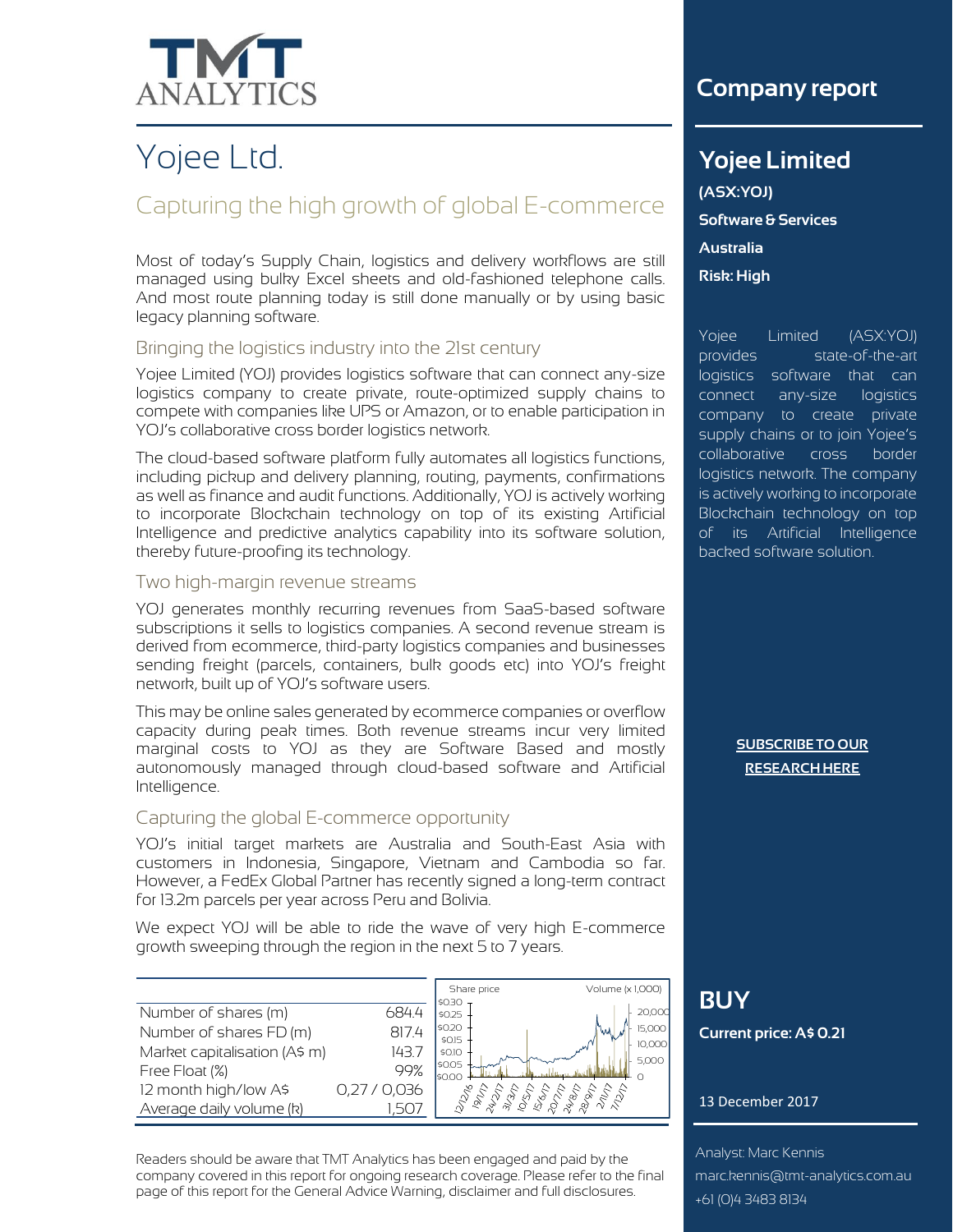

### Starting coverage with a BUY rating

We believe YOJ has a very attractive commercial proposition for logistics companies and senders alike. Most of these companies struggle with legacy software that doesn't scale properly. The fact that YOJ has won customers across the logistics spectrum is testament to the comprehensiveness and agility of its software platform.

Furthermore, the various customer wins across Asia, Australia and in South America illustrate that YOJ addresses a universal problem in the global logistics industry.

For these reasons, we anticipate strong revenue growth for YOJ, specifically in South East Asia, which is why we start our coverage with BUY recommendation.

#### GetSwift capital raise illustrates investor appetite for Tech-driven logistics plays

Additionally, as the recent A\$ 75M capital raise of GetSwift illustrates, there is substantial appetite on the part of investors for technology-driven logistics companies that can capture the fast-growing opportunity in e-commerce logistics.

Despite the strong growth we anticipate for GetSwift, we feel its pre-raise valuation of more than A\$ 650M has gotten a bit ahead of itself. However, the gap with YOJ's current valuation of A\$ 144M is very substantial, illustrating substantial upside potential for YOJ, in our view.

We will conduct a full financial analysis of YOJ near term.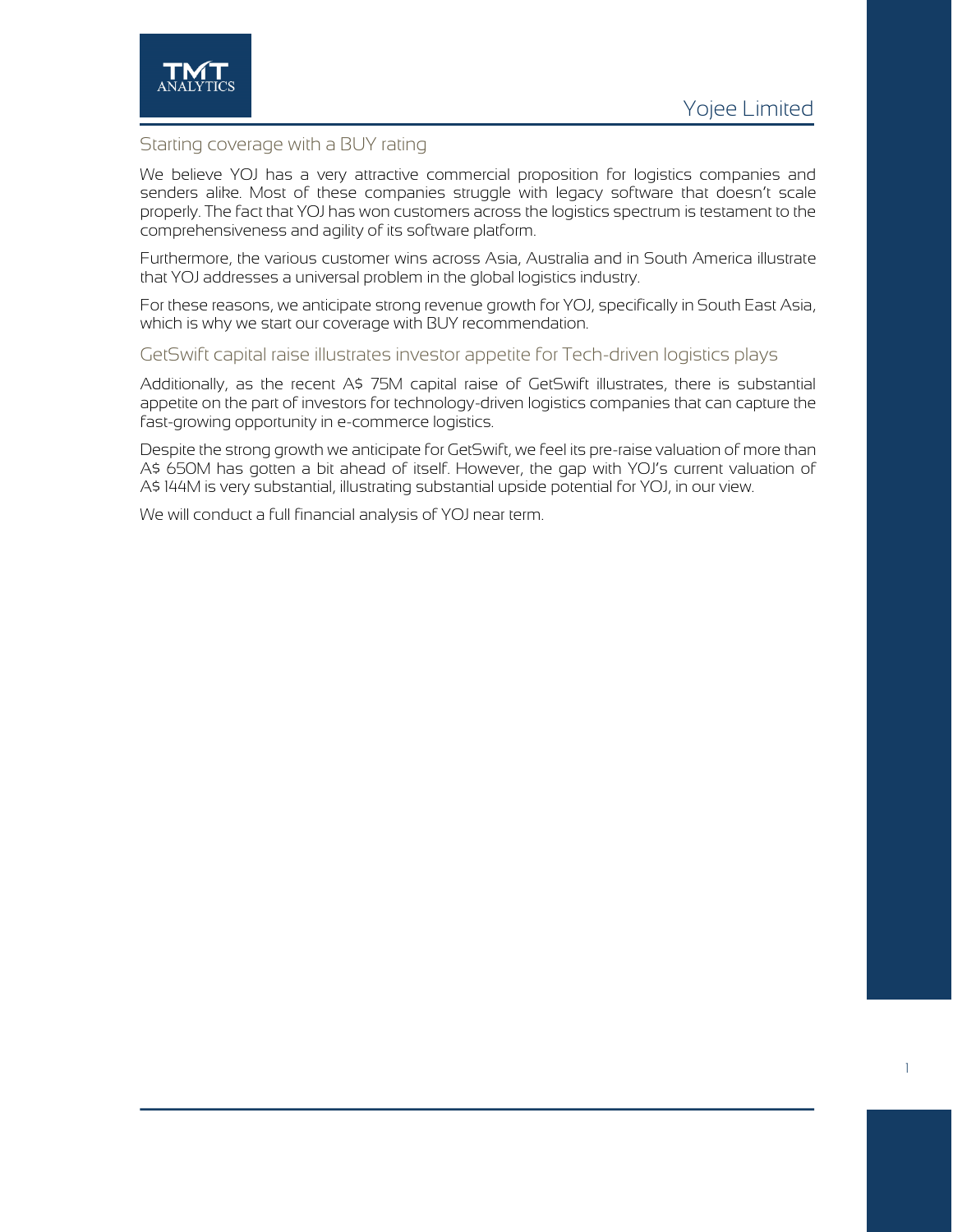### The global logistics industry is more than ripe for disruption

The backbone of the global US\$ 8 TR logistics industry comprises of logistics software that, in many cases, is more than 15 years' old. Additionally, most logistics and delivery workflows are still managed using bulky Excel sheets and old-fashioned telephone calls, e.g. to get quotes and to confirm pickups and deliveries for bulk goods, containers, parcels etc.

Most importantly, most route planning today is still done manually or by using basic planning software, which results in suboptimal routing and excessive costs.

Investments in AI, Blockchain and predictive analytics are key priorities

When looking at a recent survey of what the logistics industry thinks should be invested in over the next five years [\(Figure 1\),](#page-2-0) it becomes apparent that the logistics industry is acutely aware of its shortcomings with respect to logistics software and workflow management.



### <span id="page-2-0"></span>FIGURE 1: REQUIRED TECHNOLOGY INVESTMENTS IN LOGISTICS INDUSTRY OVER 5 YEARS

Source: NortonRoseFullbright 2017, TMT Analytics

We believe predictive analytics and Blockchain technology (distributed ledger technology) in particular will have a profound impact on the logistics industry. Yet, the current state-of-the-art in mainstream logistics software hasn't even begun to scratch the surface of these newly emerging fields in technology.

Additionally, the advent of autonomous vehicles (cars, ships etc) in the next several years will truly be a game-changer for the global logistics industry, and one that the industry is not ready for from an IT backbone point of view.

### Yojee brings the logistics industry into the 21<sup>st</sup> century

Yojee Limited (YOJ) provides logistics software that can connect any-size logistics company to YOJ's collaborative cross border logistics network. The software fully automates all logistics functions, including pickup and delivery planning, routing, payments, confirmations as well as finance and audit functions.

Additionally, YOJ is actively working to incorporate Blockchain technology and predictive analytics into its software solution, thereby future-proofing its technology.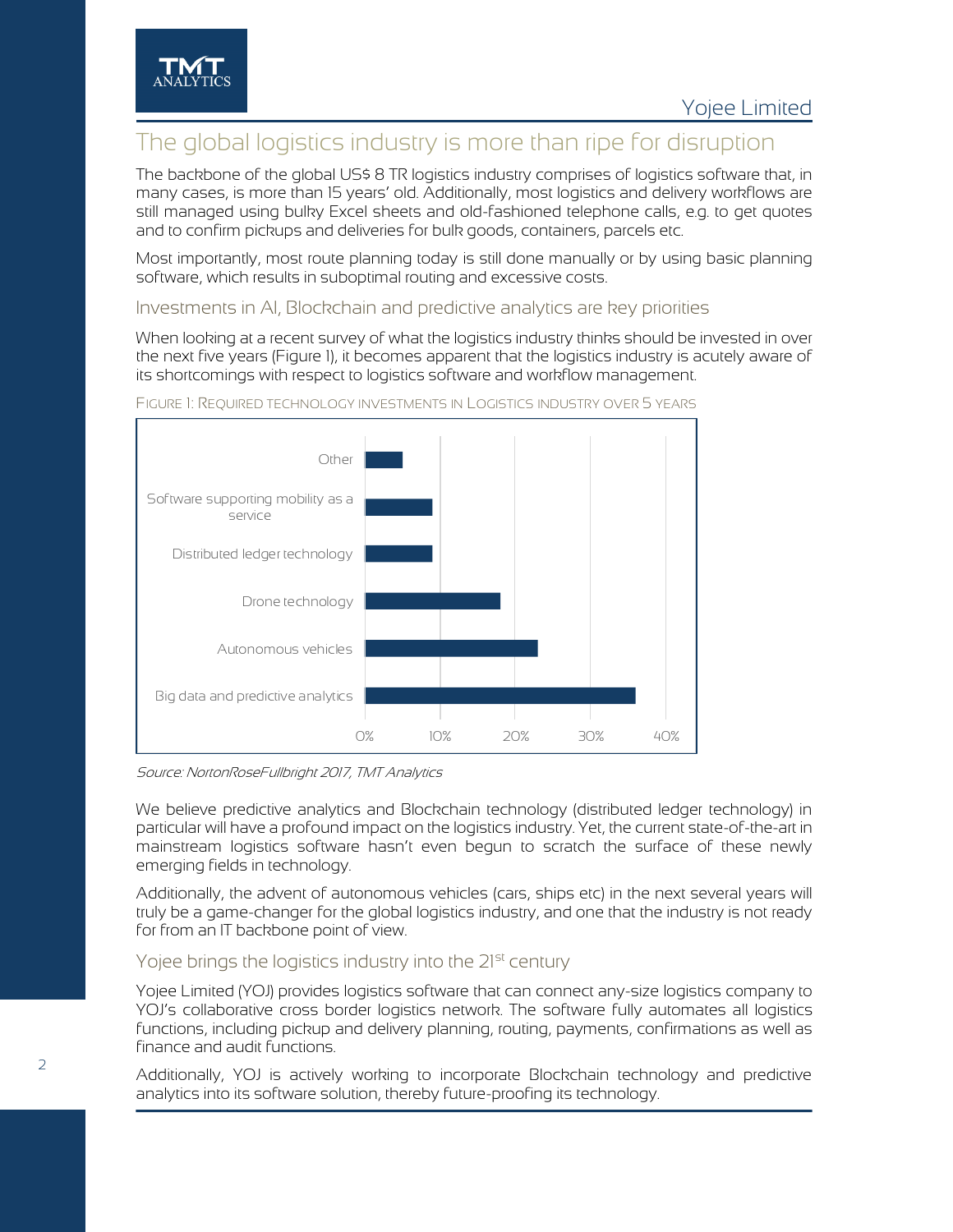

### Interconnecting small and large logistics companies to senders

YOJ's software can be implemented by logistics and distribution companies of any size and in any link in the supply chain [\(Figure 2\)](#page-3-0), i.e. it can be used by single-vehicle delivery companies as well as the largest couriers, freight forwarders and shipping companies in the global logistics industry.



<span id="page-3-0"></span>FIGURE 2: LINKS IN THE DISTRIBUTION CHAIN

Source: Yojee

### Modular deployment expedites customer onboarding

YOJ's software already consists of over 30 modules that can be configured for each customer individually, e.g. real-time driver tracking, SMS and Email notifications, proof of delivery, real-time communication, warehouse integration, cross docking, route optimization, job prediction, payment wallet and gateways, capacity planning, instant invoicing, accounting etc.

Because of this modular, Lego block approach the typical onboarding time for new customers can be very limited, i.e. one or two weeks of implementation. This compares very favorably to the typical implementation time of months or even years for incumbent logistics software providers.

### Integration into customers' existing software suites

Using API's (Application Programming Interface) Yojee can also connect to customers' existing supply chain software, such as Oracle and SAP, and take logistics jobs from these platforms.

### AI-powered platform further drives efficiencies

While moving away from old-school Excel sheets and telephone calls is an improvement for the logistics industry in itself, YOJ's software platform also includes features that are powered by Artificial Intelligence (AI), which further drive efficiencies and creates new opportunities for YOJ users.

For instance, when a logistics company receives a new job, YOJ's AI Smart Assign feature will automatically assign the job to the most suitable driver for the job, based a complex series of data points including proximity, existing route, availability and the capacity to complete the job. The AI is evaluating far more information than typical last mile technology, creating great cost savings and efficiencies.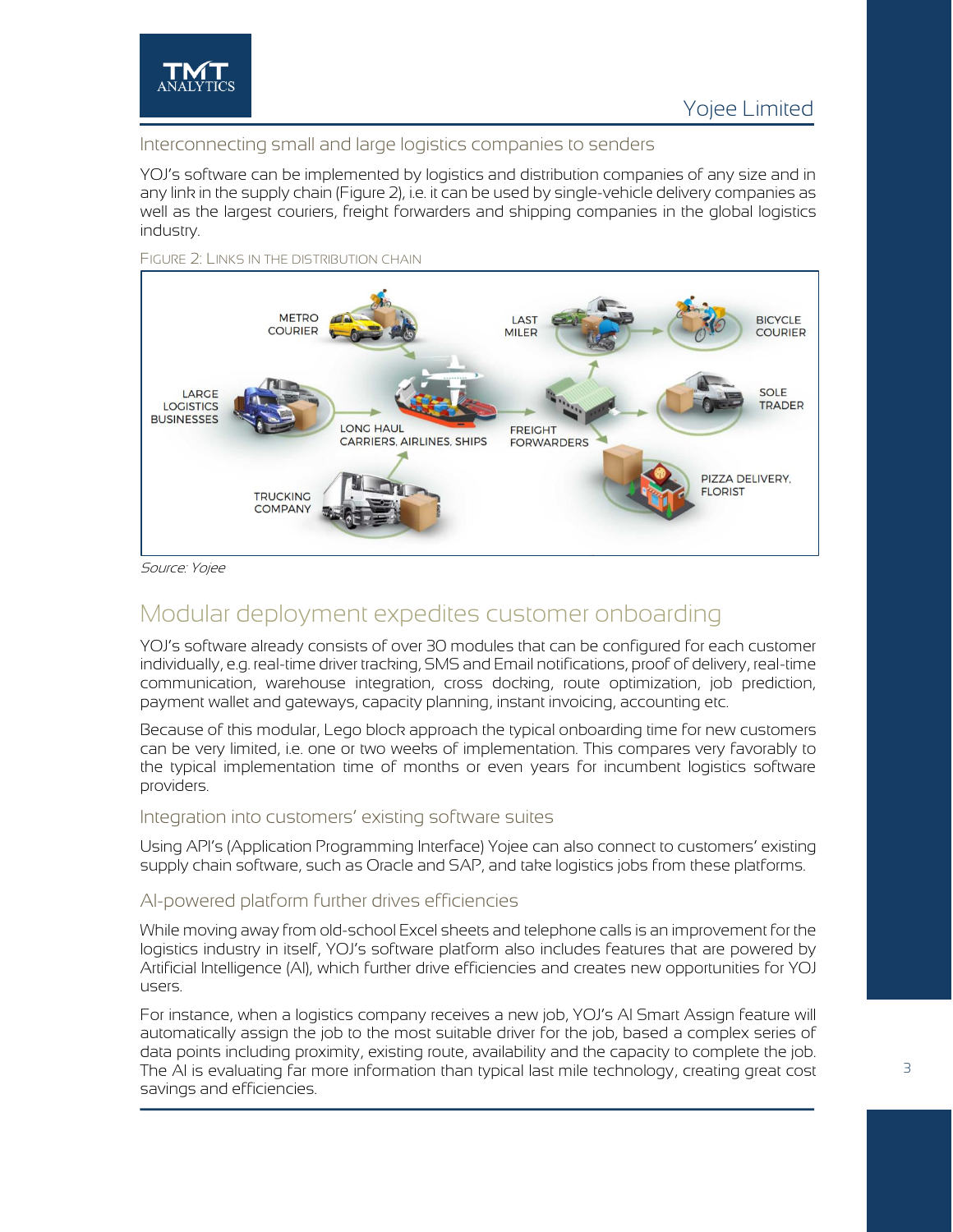



#### <span id="page-4-0"></span>FIGURE 3: DISPATCHER CAN ASSIGN JOBS IN THE YOJEE DASHBOARD

Source: Yojee

The Smart Broadcast feature will forward a new job to the pre-defined number (e.g. 3) most suitable drivers for the job, based on drivers' proximity to the job, availability and the capacity to complete the job. Drivers can subsequently choose to accept the job in an Uber-like model, which is ideally suited to independent drivers or sub-contractors connected to a larger company or the Yojee network. Jobs can also be assigned manually by a dispatcher [\(Figure 3\)](#page-4-0).

Based on the earlier-mentioned metrics, drivers receive jobs automatically through their smartphone App. Alternatively, depending on the type of company, drivers can see incoming jobs and choose to respond or not. Delivery can be confirmed by the receiving party through the App as well, i.e. signatures and/or pictures of delivered goods will become available on the platform immediately after confirmation.

FIGURE 4: DRIVERS RECEIVE WORKFLOW THROUGH YOJEE'S DRIVER APP

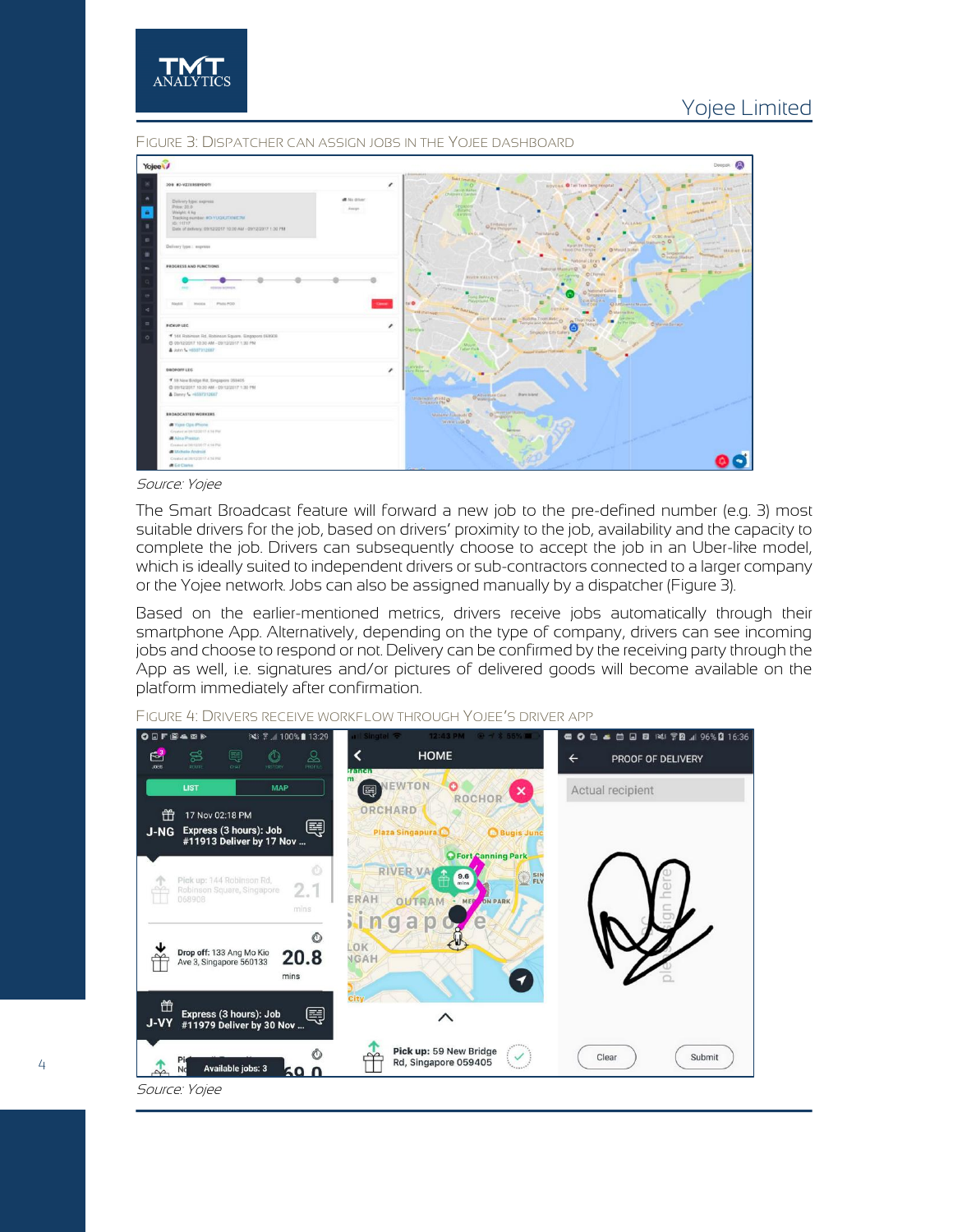

### Yojee platform also provides insight into business efficiency

Apart from smart automation of cargo delivery, the Yojee platform also provides insights into customers' overall business efficiencies through a real-time analytics dashboard [\(Figure 5\)](#page-5-0).

Key metrics include the number of available drivers versus the number of jobs on-hand, average delivery times and delivery performance rating. Using such metrics can help customers avoid capacity problems as well as improve the overall operational and delivery efficiency.



<span id="page-5-0"></span>FIGURE 5: REAL-TIME ANALYTICS TO DRIVE BUSINESS EFFICIENCY

Source: Yojee

# Rolling out Blockchain including Smart Contracts for logistics

Blockchain technology will be used to create an indisputable record of existence, transaction and transit, meaning YOJ's technology will be some of the most secure logistics technology in the world, with records of transactions and freight movements regularly stored on the Blockchain, meaning transaction records are defendable from hacking and malpractice.

Additionally, the company is moving to implement smart contracts and computer protocols, typically programmed using Blockchain technology, that aim to automatically verify and execute various elements of a contract, such as verification of goods delivery and subsequent payment of these goods.

Due to the secure nature of Blockchain technology, smart contracts bring trust between two parties as well as transparency and irrefutable records (e.g. for customs clearing). Additionally, smart contracts provide proof of origin and proof of existence. Smart contracts are highly applicable for cross-border freight movements, asset tracking and related financial transactions.

Example: Using smart contracts, a freight forwarder in China may send multiple sea freight containers to multiple destinations in Europe using a local Chinese shipping company. Once confirmation is received that sea freight container A has cleared customs in port B, the smart contract will automatically transfer funds from the recipient to the sender. The entire process can be automated, save huge administration and labor costs and will generate irrefutable records for each party involved.

Please see TMT Analytics' in-depth report on Blockchain technology here: [https://www.tmt](https://www.tmt-analytics.com.au/industry-reports.html)[analytics.com.au/industry-reports.html.](https://www.tmt-analytics.com.au/industry-reports.html)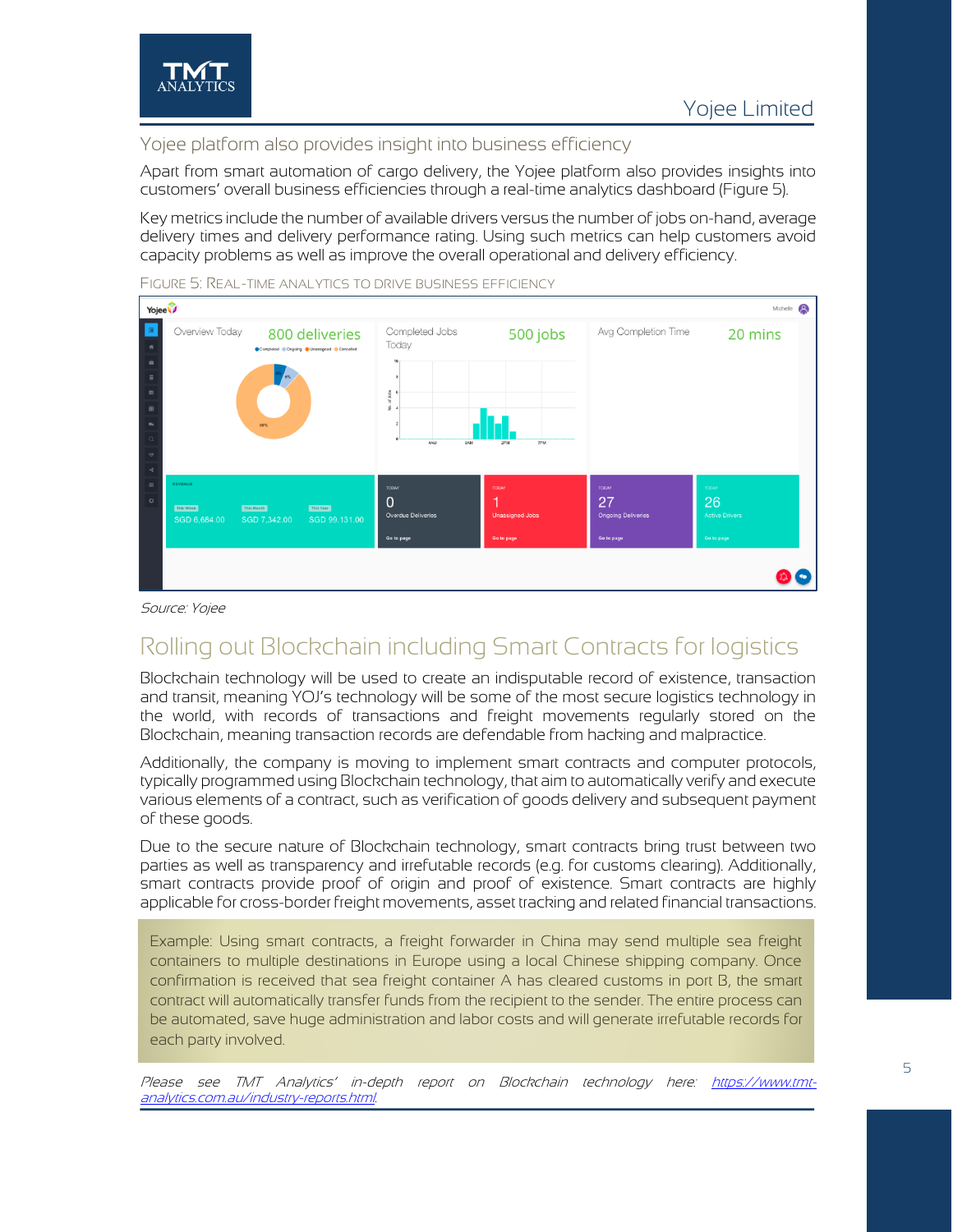Smart contracts dramatically reduce the administrative burden around international logistics and can consequently result in substantial cost savings for the parties involved.

The application of smart contracts in international logistics is currently being pioneered by several large, global shipping companies, and will likely be widely adopted once certain standards around the technology and contract parameters have been established industrywide.

YOJ has applied Blockchain technology to last mile distribution to track and verify deliveries and facilitate subsequent payments. We anticipate the company will be able to integrate its technology into third-party smart contract technology once this becomes commercially available.

## The Yojee platform has several key benefits for customers

Compared to existing logistics software in the market the Yojee platform has several distinct advantages.

### From fragmented links in the chain to seamless supply chain

From a software point of view, in today's supply chains there is typically a clear separation between senders, freight forwarders, shipping lines, wharf cartage, last mile delivery and recipients. Each link in the chain will have its own software suite with very limited integration opportunities between a preceding and subsequent link, resulting in very substantial inefficiencies throughout the chain.

YOJ's logistics platform enables a seamless logistics software backbone throughout the chain in which customers can manage workflows intelligently, resulting in substantially improved resource and asset planning, route optimization and tracking.

### AI-driven route optimization results in major cost savings

YOJ's route optimization features allow companies to reduce the number of kilometers driven, which leads to fuel cost savings. Additionally, fewer kilometers means fewer vehicles and fewer drivers will be required to deliver the same number of parcels, containers etc, leading to further cost savings. It also enables more environmentally friendly pedestrian and bicycle delivery models with predictive analytics-optimized CBD last mile freight models that significantly reduce the burden on roads created by vehicles delivering small parcels in dense populations.

Many of today's supply chain management software, such as Oracle or SAP, lacks route optimization. Through API's the Yojee platform can be integrated with these suites, however.

### Real-time visibility of volumes in transit

YOJ customers can monitor volumes of shipment in real-time regardless of which company in the supply chain is carrying the freight, which can help them prepare for delivery, e.g. when doing capacity planning of last mile drivers.

### Customers can switch their Capex to Opex

Given that many traditional logistics and supply chain software pricing models were based on substantial upfront costs and recurring license fees, YOJ customers will be able to swap Capex for Opex when adopting the Yojee platform, given that YOJ generates revenues through a Cloud-based SaaS model (Software-as-a-Service) with monthly subscription fees.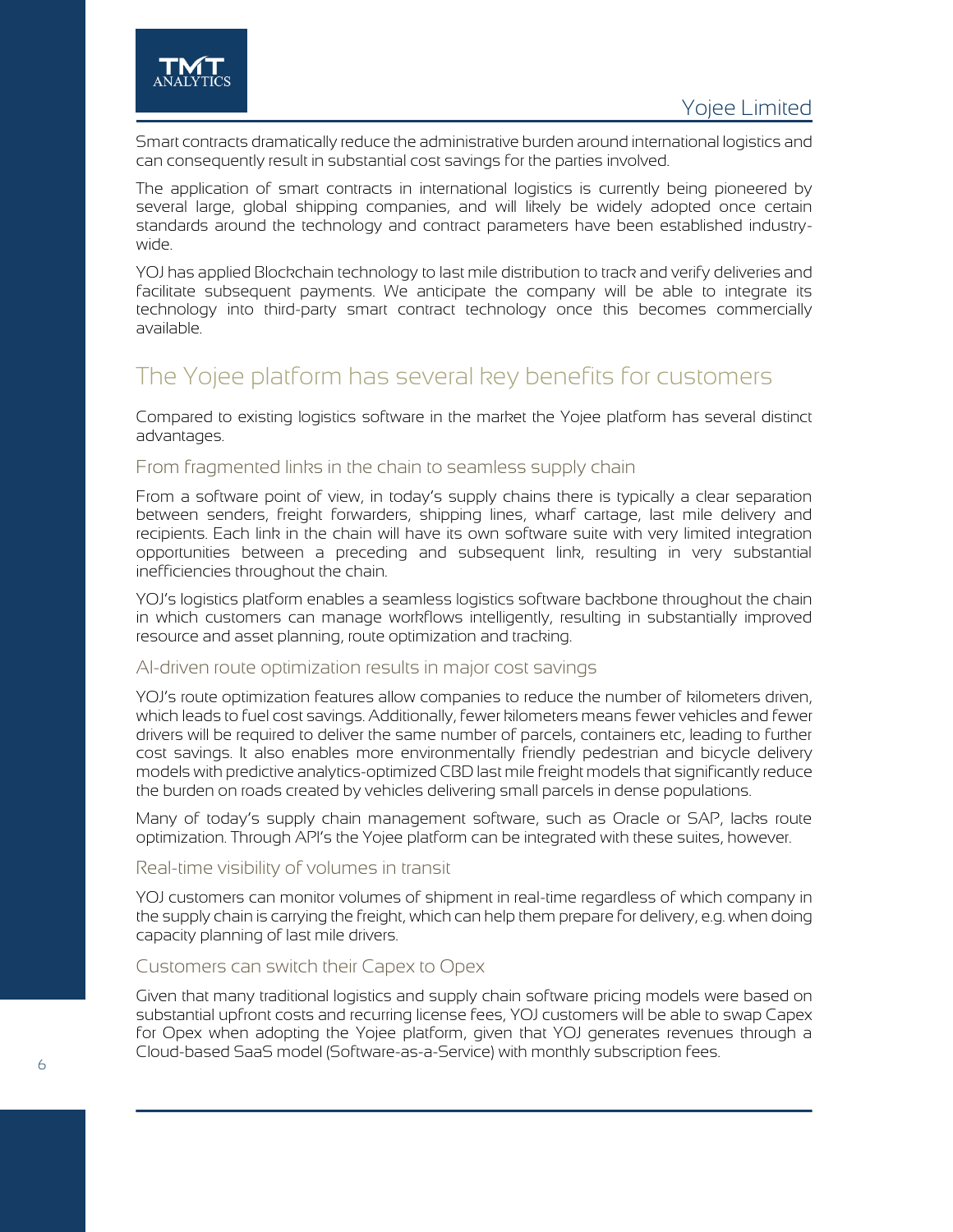

### Two-tiered sales strategy to drive network effect

YOJ sells its logistics software to logistics companies and, as a middle man, also offers freight dispatch services in which third-party freight is routed into the network of YOJ's software customers, such as couriers, freight forwarders etc.

### Selling software into the logistics industry

YOJ's software can work stand alone, i.e. for a single company in the distribution chain aiming to optimize its pickup, transportation and delivery work flow, whether for containers, pallets, parcels, bulk goods etc.

To this end, YOJ is actively selling to individual companies of different sizes throughout the chain, such as airlines, freight forwarders, express delivery companies, shipping companies and trucking companies, many of which are SME's and global operators.

At the same time, however, YOJ's platform is a double-sided marketplace where supply and demand for logistics capacity benefit simultaneously from network growth, similar to Uber's network effect in ride-sharing.

For instance, a large Australian online retailer might use the YOJ platform to deliver its parcels domestically and thus improve its distribution efficiency and visibility as well as lower its costs. Additionally, this retailer would benefit exponentially if many of its logistics partners also used the Yojee platform given the seamless integration this would allow between the retailer's parcel dispatch and its logistics partners' job acceptance.

The more granular the Yojee-powered distribution network becomes, for instance in major cities, the larger the benefits for senders become as well.

The same is true for large global logistics companies that require granular local distribution in a range of geographies. Global players may not always have the required level of delivery network granularity in every geography and depend on local logistics partners, e.g. for wharf cartage of sea freight containers or last mile parcel delivery. Such companies would also benefit from widespread adoption of a single software platform and in some instances may mandate the use of the software to maintain visibility.

In other words, there is a network effect at play that we expect will drive existing and future YOJ customers to push their network partners to adopt the Yojee-platform as well.

### Offering local freight dispatch to E-commerce and logistics companies

In order to drive this network effect, YOJ is also commercially targeting the demand side of the logistics sector, i.e. the senders of parcels etc, such as online retailers, which can use the YOJ network of customers to distribute parcels to their online shopping end-customers.

Additionally, YOJ also offers these services to logistics' companies that need local distribution, either permanently or during peak times.

YOJ receives a fee for each parcel sent and dispatched into YOJ's customer network. We will elaborate on this below.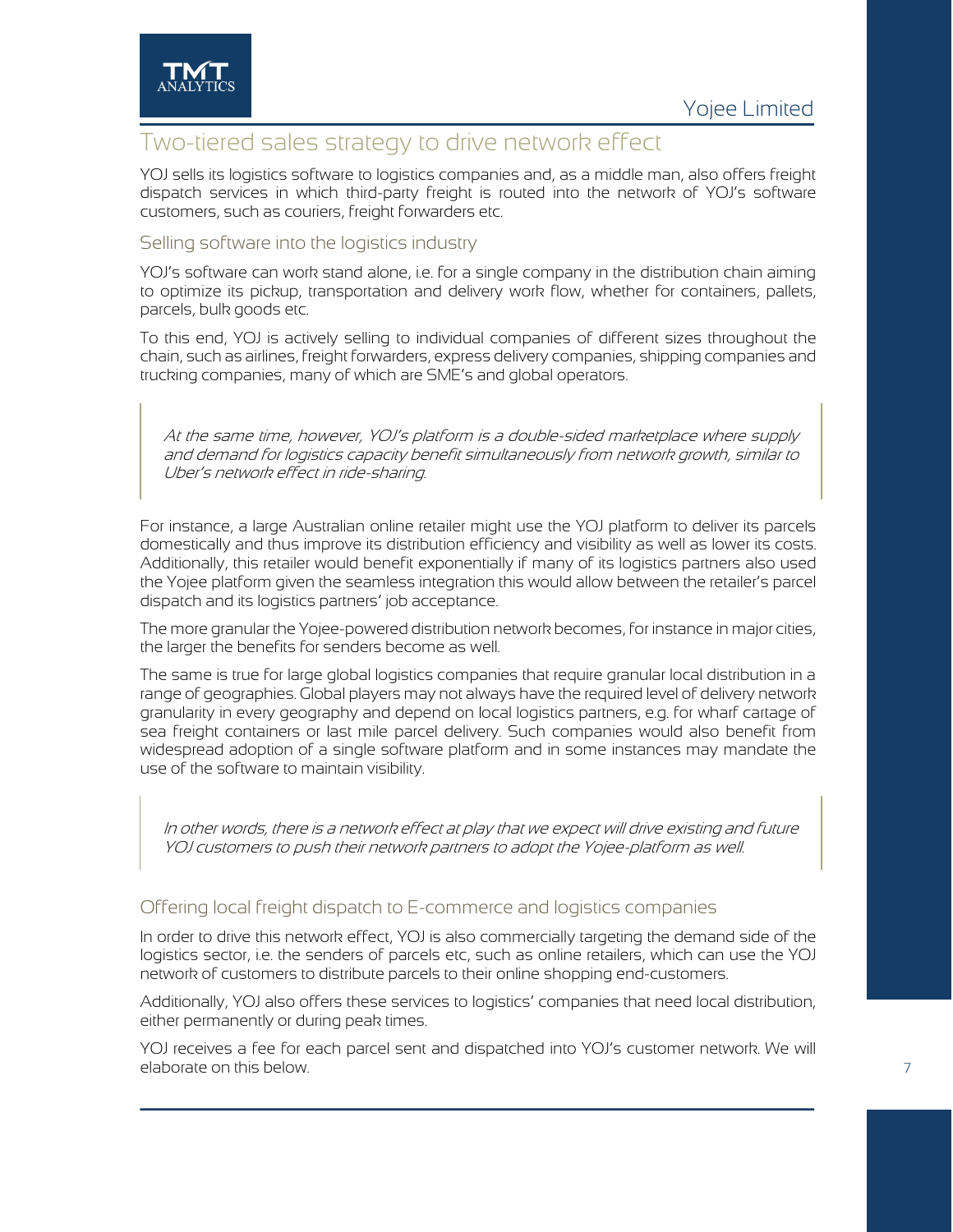

### Two-pronged revenue model

YOJ derives revenues from two sources:

Firstly, the company sells its software solution in a SaaS model, receiving monthly subscription fees from customers using the Yojee platform. Secondly, YOJ derives revenues from functioning as a middle-man between logistics companies, retailers, eCommerce companies that need distribution capacity on the one hand and Yojee platform customers on the other. I.e. YOJ routes third-party freight into its software customer base for a fee.

# 1. SaaS-based monthly recurring revenues

The company sells its software product through a three-tiered Software-as-a-Service model, i.e. receiving recurring monthly subscription fees based on the features customers require as well as the number of monthly deliveries.

Pricing starts at US\$ 99 per month for companies with one dispatcher, that can have an unlimited number of drivers using the service. This entry-level price point includes 400 deliveries per month with additional deliveries, managed on the Yojee platform, charged at 22 cents per delivery. It also includes the use of driver Apps (iOS/Android), real-time driver tracking, SMS and Email notifications, manual job assignment, import of jobs via excel or csv file, digital proof of delivery, real-time communication, an analytics dashboard and automated waybills.

Pricing for large enterprise customers is substantially higher

YOJ also offers subscriptions for larger companies and enterprise level customers that have more dispatchers and drivers. These packages include more modules, substantially expanded functionality and larger allowances for monthly number of deliveries. Starting prices per delivery are US\$ 1.20 per container, US\$ 0.40 per pallet and US\$ 0.22 per parcel.

Annual enterprise contracts can be worth several million dollars annually.

# 2. Revenues from freight dispatch

A second revenue stream is derived from third-party logistics companies and retailers that send deliveries (parcels, containers, bulk goods etc) through the Yojee platform. This may be overflow capacity during peak times or more permanently required distribution capacity.

YOJ subsequently dispatches each delivery to the most suitable driver in its customer network. The company charges the sender and pays a fee to the delivery company. We estimate the net fee (margin) for each dispatched delivery at approximately 20% of job cost.

YOJ software customers (ad 1) can thus also generate revenues from freight delivery being dispatched by YOJ (ad 2). This network effect is therefore beneficial to both YOJ and YOJ's customers, which is why it is in everyone's best interest to grow the network as large as possible. Consequently, we expect YOJ will receive substantial amounts of referral business and will likely see customers turn into channel partners as they bring on new customers for YOJ.

**Given the many millions of parcels a typical logistics company delivers each year (tens of millions for mid-sized companies to hundreds of millions for larger companies), we believe it's easy to see the revenue upside for YOJ under this pricing model.**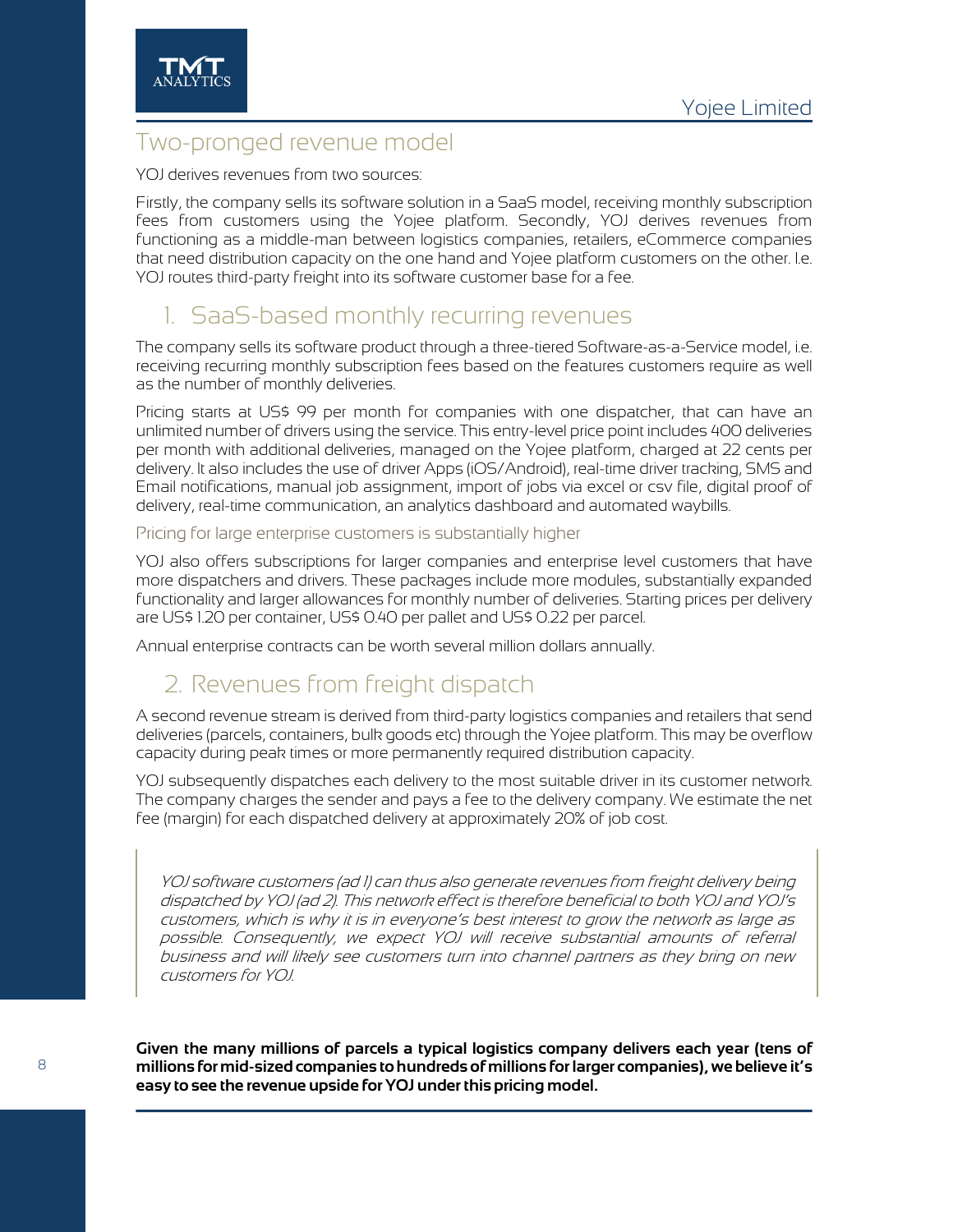

### Growth in global target markets driven by new technology

The size of the global distribution software market exceeds US\$ 6BN and is growing at an annual rate of 0.5% on average [\(Figure 6\)](#page-9-0), which can be considered slow growth. However, as [Figure 1](#page-2-0) illustrated, the industry will need to invest in new technologies to drive efficiencies and keep up with disruptive forces, such as autonomous vehicles.

Therefore, within this overall US\$ 6BN market, we anticipate pockets of very high growth will present strong opportunities for companies such as YOJ that are very well positioned from a technology point of view, e.g. when it comes to predictive analytics and Blockchain technology applied to logistics.



<span id="page-9-0"></span>FIGURE 6: GLOBAL DISTRIBUTION SOFTWARE MARKET SIZE (US\$ M)

### Strong E-commerce growth is a global phenomenon

The value of global retail e-commerce transactions is expected to grow by an average 18.3% to approximately US\$ 4.5 trillion in 2021 [\(Figure 7\)](#page-9-1). South East Asia is expected to be among the fastest growing regions in the world.



<span id="page-9-1"></span>FIGURE 7: GLOBAL RETAIL E-COMMERCE SALES (US\$ BN)

Source: Statista, Apps run the world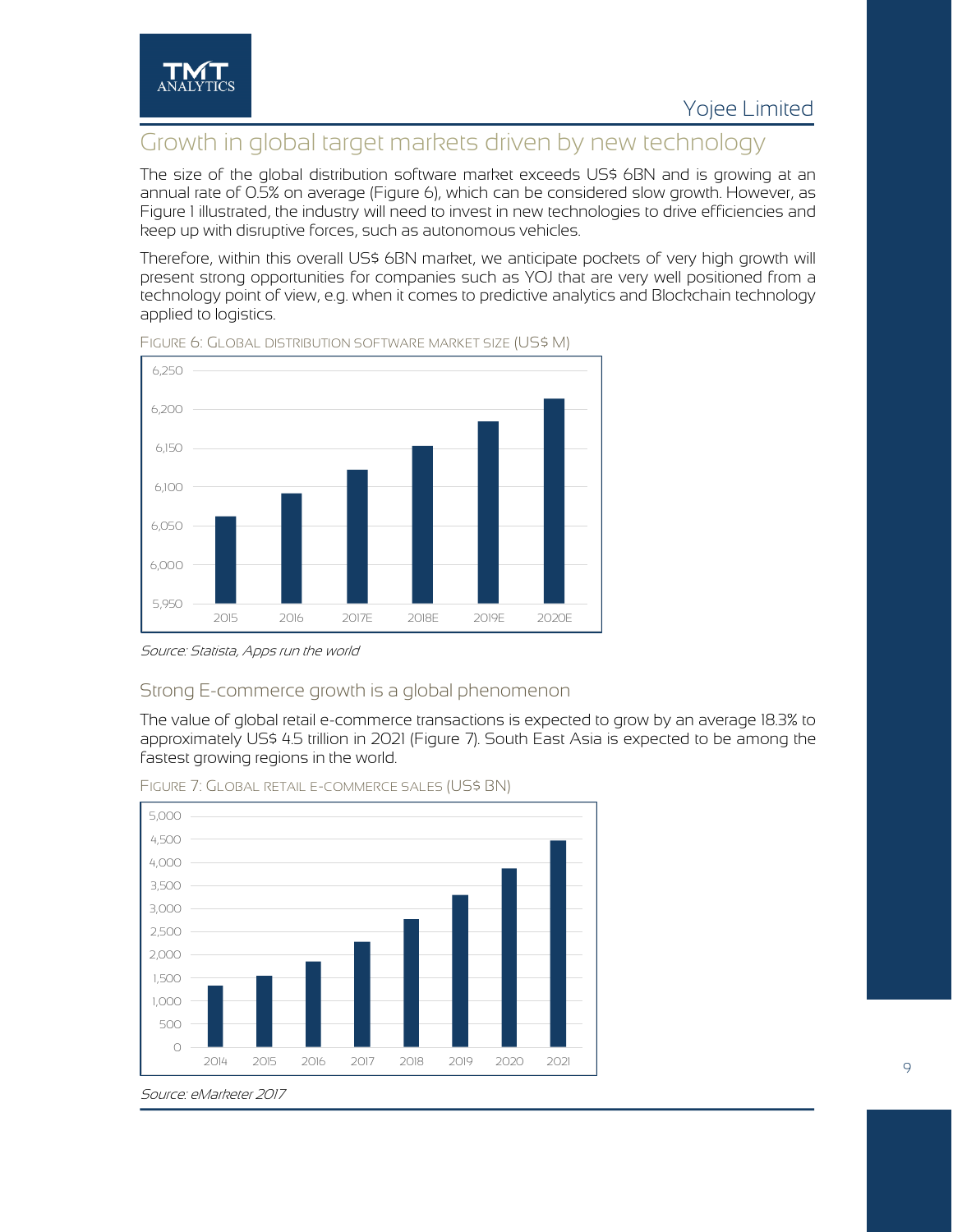

# Initial geographic focus on South East Asia and Australia

Given the very strong anticipated growth in e-commerce in Asia of more than 30% CAGR through 2022 [\(Figure 8\)](#page-10-0) and limited technology adoption in the region, YOJ's commercial focus so far has been on South East Asia, with customer wins in Singapore, Cambodia, Vietnam and Indonesia. These include B2B companies, B2C logistics companies, eCommerce companies as well as wharf cartage service providers.

For instance, Lion Parcel, with more than 270 aircraft in its fleet, came on as a Yojee customer recently, which opens up the Indonesian market for YOJ as Lion may want to see its business partners adopt similar logistics software.

YOJ was also chosen by the Indonesian Logistics and Freight Forwarders Association (ILFA) as its preferred logistics software partner. ILFA has 3,200 corporate members in Indonesia, which should help YOJ penetrate the vast Indonesian market.

### Gaining a foothold in Australia

YOJ also targets Australia and had several contract wins recently with logistics companies, including a removal/courier company, a bike messenger company in Melbourne and a sports good distributor. Furthermore, YOJ recently signed Tasman Logistics Services, a leading Australian specialist in wharf cartage and bulk freight. In our view, this wide range of logistics companies illustrates the broad applicability of YOJ's solution.



<span id="page-10-0"></span>FIGURE 8: SIZE OF E-COMMERCE MARKET IN THE ASEAN REGION 2015-2025 (US\$ BN)

### Achieving commercial success in other regions as well

In addition to its initial target markets, YOJ is also starting to be commercially successful in other regions. For instance, the company recently signed a four-year contract with Scharff, which is FedEx's global service provider in Peru and Bolivia.

The agreement with Scharff, which is based on monthly subscription fees, foresees in a minimum of more than 13M deliveries annually. If the annual number of deliveries exceeds 13.2M this will generate additional revenues for YOJ on a fee-per-parcel basis.

Source: BI Intelligence, TMT Analytics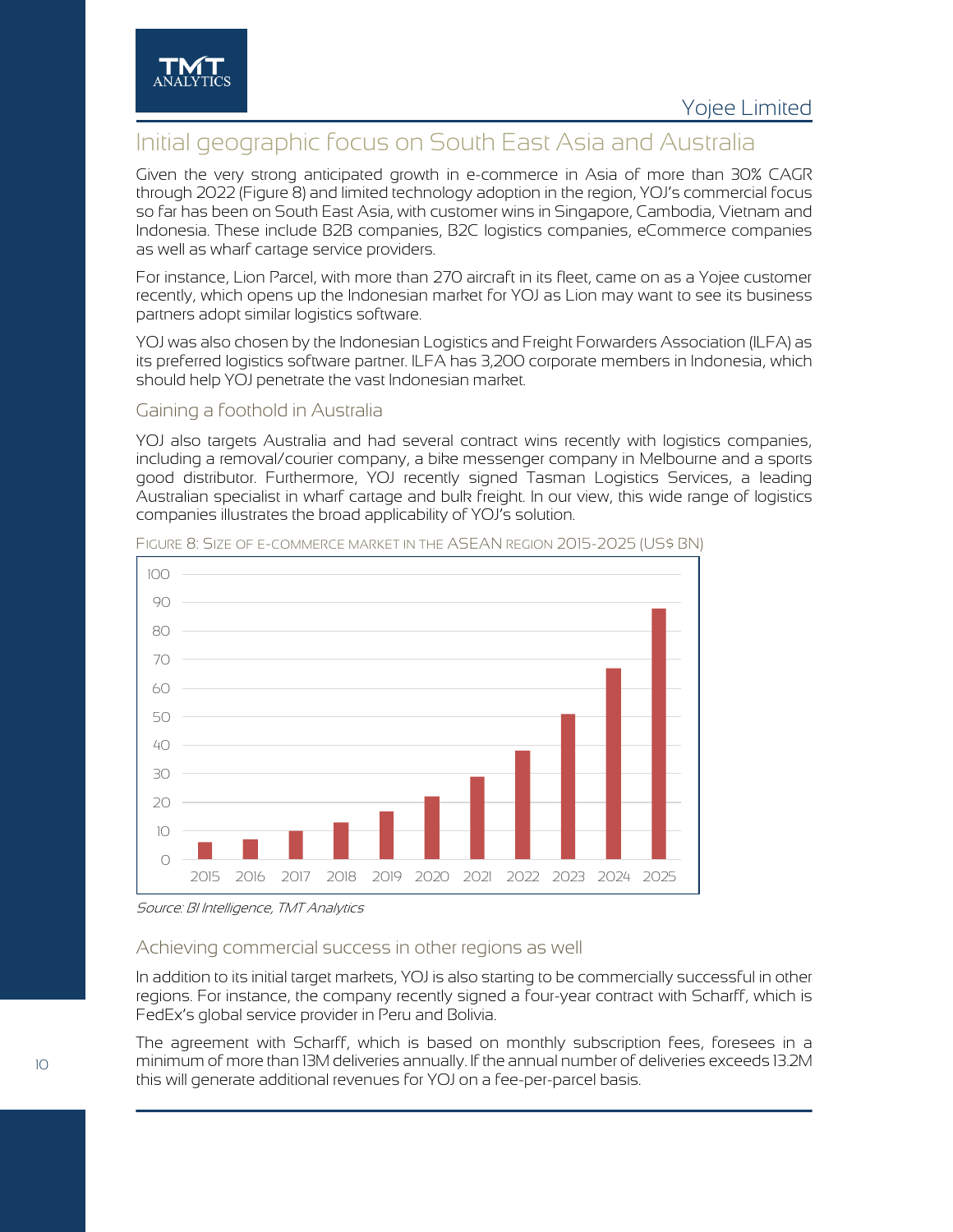

# A smorgasbord of global competitors / partners

The global logistics software market is dominated by several, very large players, such as SAP and Oracle, and a long tail of many smaller software providers [\(Figure 9\)](#page-11-0). Most of the large players offer broad supply chain management (SCM) software, which entails a whole range of functionalities and can include warehouse management systems (WMS) and procurement modules as well.



<span id="page-11-0"></span>FIGURE 9: REVENUES OF KEY SUPPLY CHAIN MANAGEMENT SOFTWARE PROVIDERS (US\$ M)

#### Source: Gartner, TMT Analytics

Strangely though, in most cases downstream logistics is not part of these software suites, which is where the earlier-mentioned bulky spreadsheets and telephone calls to distribution partners come in.

### Many home brew logistics software around as well

Additionally, many companies, such as Australia Post and YOJ's new customer Lion Parcel, have built their own logistics software many years ago and expanded on it over time.

YOJ's opportunity is to make the technical connection between these SCM software providers on the one hand, and logistics companies on the other. This means that many of the SCM players in [Figure 9](#page-11-0) are not necessarily competitors, but potential business partners as well.

### Positioned in between GetSwift and WiseTech Global in Australia

When it comes to niche players, India-based companies FarEye and Sagar Informatics could be considered global peers. Compared to ASX-listed players, YOJ is positioned in between GetSwift (ASX:GSW) and WiseTech Global (ASX:WTC). However, GetSwift currently only provides functionality for last mile delivery from a single hub, while WiseTech is a more comprehensive SCM system lacking routing functionality. Therefore, we clearly see a functionality gap that can be filled by the YOJ platform that caters for and optimizes single and multiple hubs and spokes from basic to sophisticated logistics operations.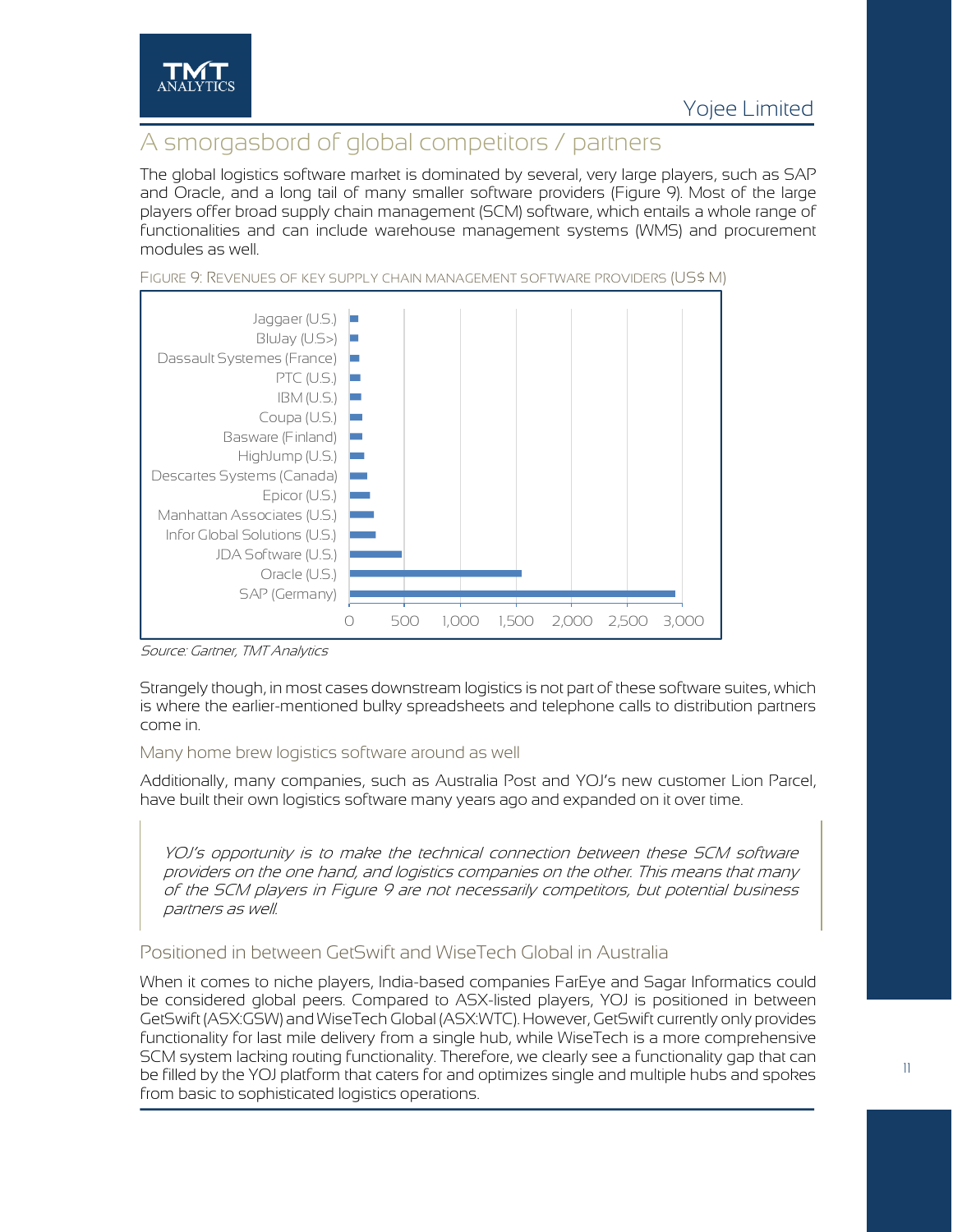

Management with deep supply chain, e-commerce and Blockchain background

In addition to the professional backgrounds of YOJ's Managing Director Ed Clarke and Chairman Ray Lee, which are discussed in the appendix (Board of Directors), we would like to highlight the background of YOJ's CTO and COO.

Chief Technology Officer Andras Kristoff is a technology and Blockchain expert. As the former VP of Engineering in Viki, he built the team and technology behind viki.com, Singapore's most successful ever start-up exit and ran projects for Yahoo Japan. Andras also co-founded a company in Asia building asset management technology using Blockchain technology for the banking industry.

Chief Operating Officer Rob Comley is a highly experienced Supply Chain professional having held very senior positions in companies covering many elements of the supply chain process, including one of the world's biggest port operators, as well as road and rail transport operations.

# Conclusion

We believe YOJ has a very attractive commercial proposition for logistics companies and senders alike. Most of these companies struggle with legacy software that doesn't scale properly, provides poor customer experiences and lacks the visibility over operations.

In terms of revenues, the SaaS-based revenue model provides YOJ with a recurring revenue base, while the freight dispatching service leverages the company's existing customer network at near-zero marginal cost.

The fact that YOJ has won customers across the logistics spectrum is testament to the agility of its software platform. Furthermore, the various customer wins across Asia, Australia and in South America illustrate that YOJ addresses a universal problem in the global logistics industry.

For these reasons, we anticipate strong revenue growth for YOJ, specifically in South East Asia, which is why we start our coverage with BUY recommendation.

### GetSwift capital raise illustrates investor appetite for Tech-driven logistics plays

Additionally, as the recent A\$ 75M capital raise of GetSwift illustrates, there is substantial appetite on the part of investors for technology-driven logistics companies that can capture the fast-growing opportunity in e-commerce logistics.

Despite the strong growth we anticipate for GetSwift, we feel its pre-raise valuation of more than A\$ 650M has gotten a bit ahead of itself. However, the gap with YOJ's current valuation of A\$ 144M is very substantial, illustrating substantial upside potential for YOJ, in our view.

We will be conducting a full financial analysis of YOJ in the near future.

### Near term share price catalysts / Key Performance Indicators

- New contract wins, both with Freight and Software customers.
- Further progress in the deployment of YOJ's Blockchain solution for the logistics industry.
- Announcements of new channel partnerships, similar to Scharff reselling the Yojee platform in South America.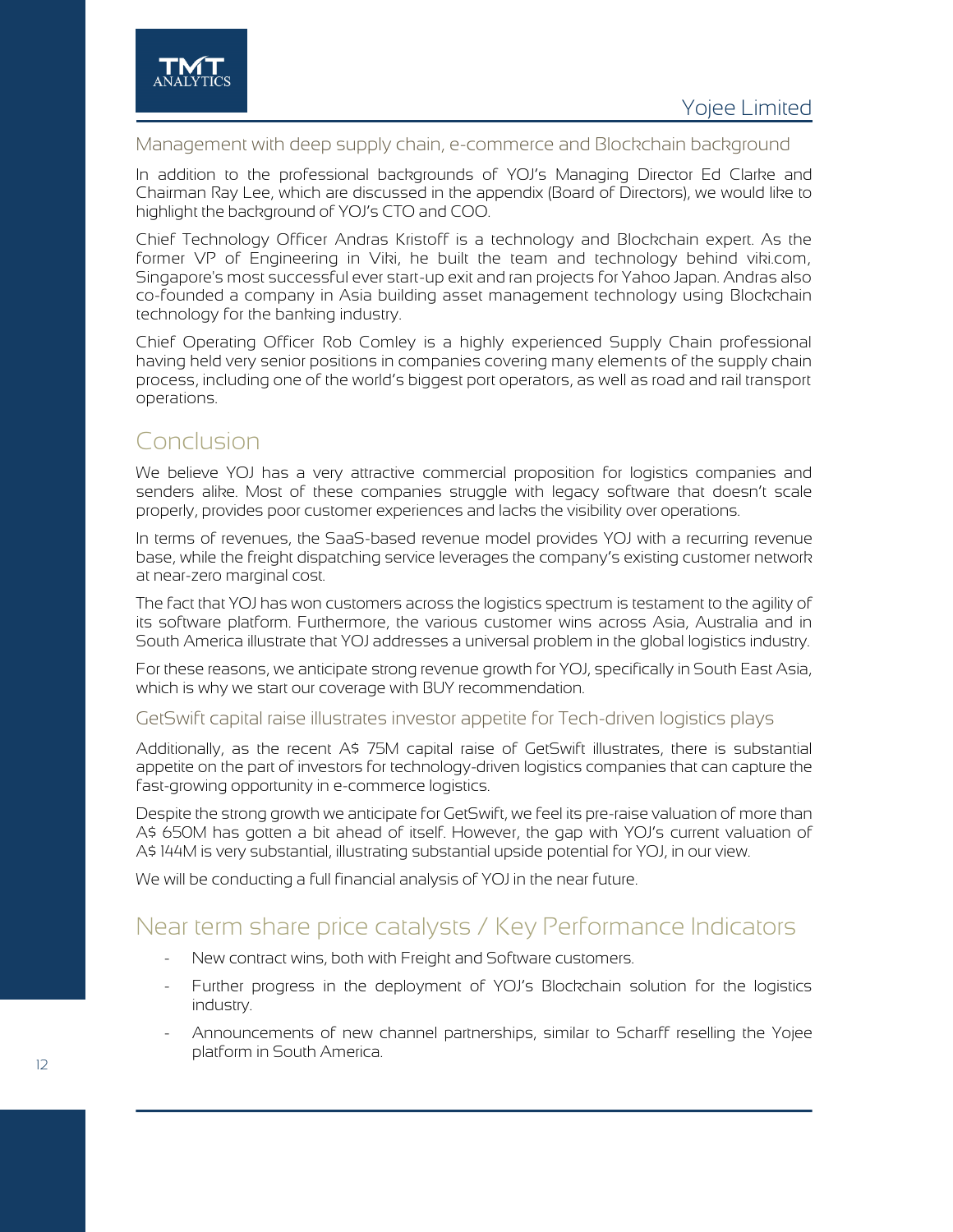

# SWOT Analysis

### **Strengths**

- YOJ offers a "clean slate" logistics software solution in a sector riddled with outdated and home-grown software solutions that don't scale properly with companies' growth.
- Given its many and modular features, the Yojee platform works throughout the logistics chain instead of only in one or just several links, such as single hub last mile delivery.
- YOJ's software solution is cloud-based and therefore infinitely scalable, as opposed to certain incumbent solutions on the market.

#### Weaknesses

- YOJ has a limited operational track record, which may deter some prospective customers.
- YOJ's cash position of A\$ 4.9M per the end of September 2017 is relatively limited, which may inhibit the company's growth.

#### **Opportunities**

- Very strong E-commerce growth in South East Asia will require rapid expansion of logistics capabilities, including software backbones, across the region.
- YOJ can create a network effect by rapidly building out its customer base, which will attract additional freight customers (senders) to YOJ's platform, which in turn will attract more software customers.
- Given the large amount of legacy and/or home brew software within the logistics industry, there is a very large replacement opportunity.

### **Threats**

- Compared to YOJ, many industry peers are substantially larger and can use their size to their advantage in competitive tenders.
- Global macroeconomic headwinds and shocks could diminish e-commerce and economic growth, resulting in lower than expected economic activity, leading to less demand for logistics services.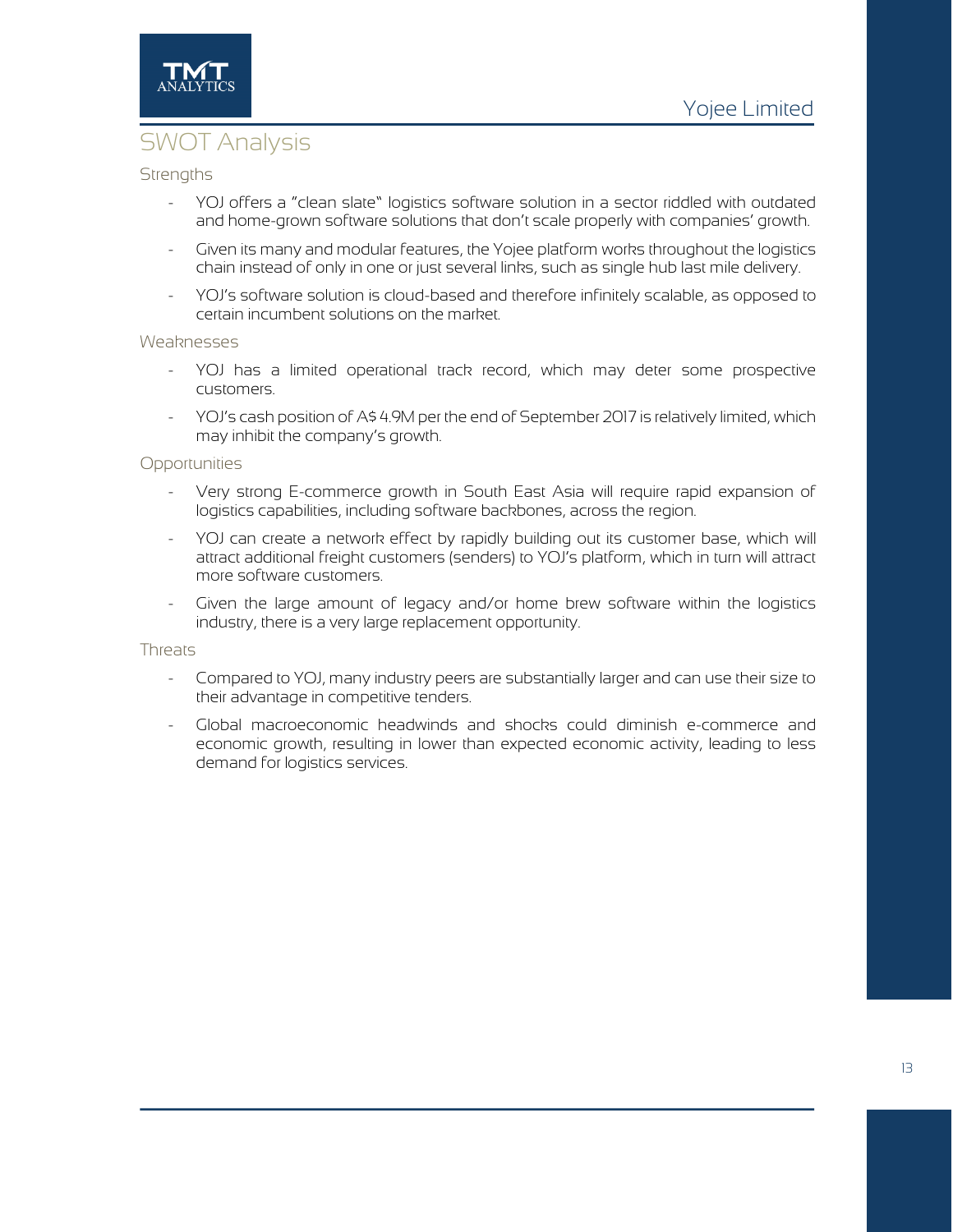



### Appendix

### Board of Directors

Ray Lee (Chairman): Mr. Lee is a well-respected port management executive with over forty years international logistics and shipping experience. As a former Director of DP World Australia, he played a key role leading DP World's Australasian port operations. During his time with DP World (Dubai) he was engaged as regional head of executive management succession planning for ten ports on three continents.

Edward Clarke (Managing Director): Mr. Clarke is an experienced technology entrepreneur with a background in taking innovative blue ocean technology platforms to market in areas such as real-time communication, big data marketing and e-commerce. As Vice President of Sales for Temasys Communications Pte Ltd, Mr. Clarke was part of a team that IBM recognized as a "Top 5 global start-ups to watch in 2014". More recently, Mr.Clarke has been working as Vice President of Sales and Marketing with Silicon Valley and Asia venture capitalist backed marketing technology platform Ematic which now has over 300 of South East Asia's leading e-commerce retailers as clients.

Shannon Robinson (Non-Executive Director): Ms. Robinson is a former corporate lawyer and corporate advisor with over 10 years' international experience in providing transaction, mergers and acquisition, strategic, capital raising and general corporate advice to numerous ASX and AIM listed and unlisted companies. Ms Robinson has been a director of several ASX and AIM listed companies and is currently a non-executive director of Spookfish Limited (ASX: SFI), Fastbrick Robotics Limited (ASX: FBR) and Equator Resources Limited (ASX: EQU).

Jason Marinko (Executive Director): Mr. Marinko has extensive senior corporate executive and equity capital markets experience. He previously held senior positions at investment banks, where he managed equity capital raisings for private and public companies and advised on small and mid-cap mergers and acquisitions. He was formerly the CEO of Little Creatures Brewing and has held corporate strategy roles with Qantas and SingTel Optus. Mr. Marinko is currently chairman of ASX listed, Spookfish Limited. He is a Fellow of the Financial Services Institute of Australasia (FINSIA), a graduate of the Australian Institute of Company Directors (AICD) and has an MBA from INSEAD Business School in France.